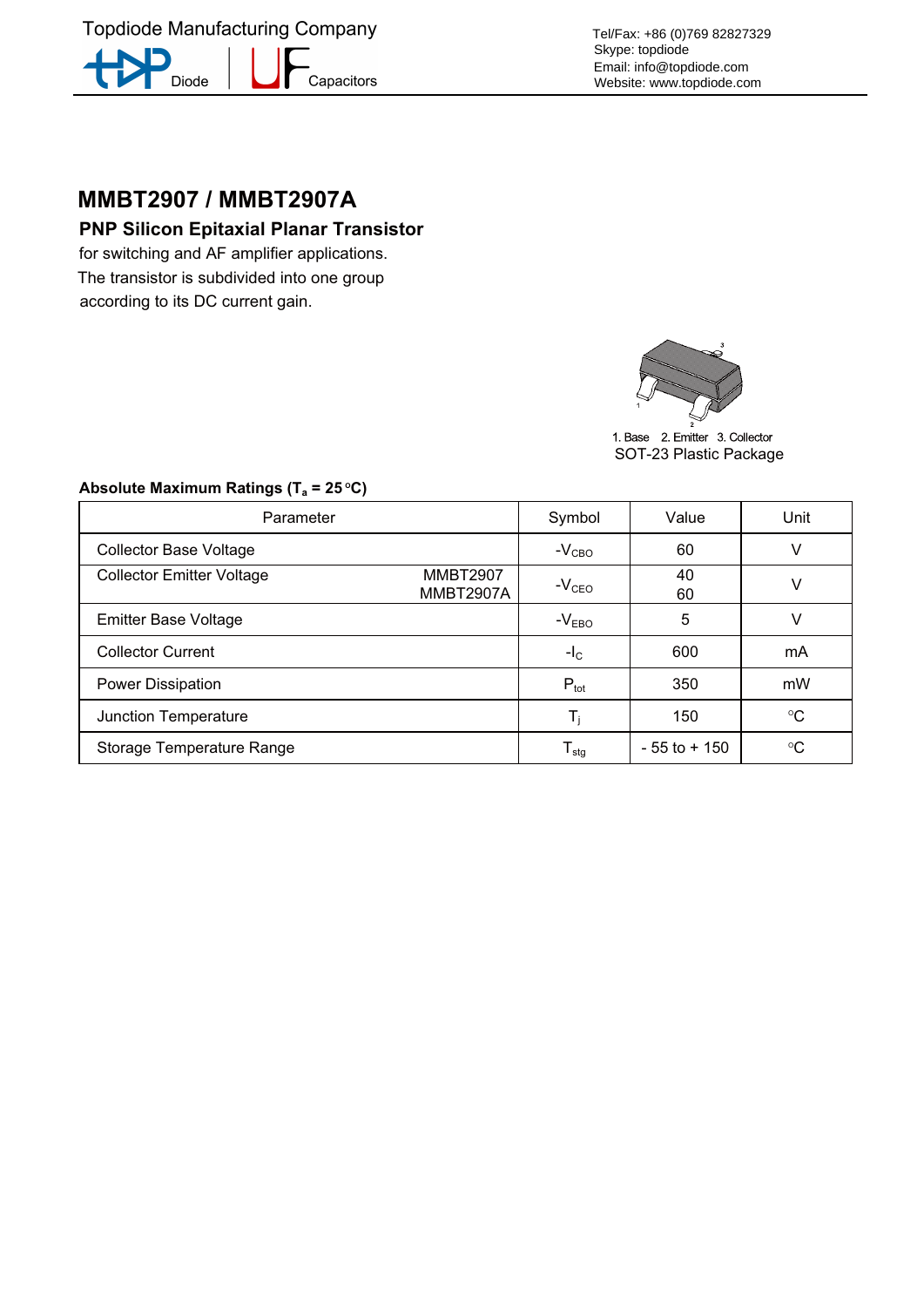### Characteristics at T<sub>2</sub> = 25 °C **Characteristics at Ta = 25 <sup>O</sup> C**

| Parameter                                                                                        |                  | Symbol           | Min.                     | Max.                     | Unit       |
|--------------------------------------------------------------------------------------------------|------------------|------------------|--------------------------|--------------------------|------------|
| <b>DC Current Gain</b>                                                                           |                  |                  |                          |                          |            |
| at $-I_c = 0.1$ mA, $-V_{CE} = 10$ V                                                             | <b>MMBT2907</b>  | $h_{FE}$         | 35                       |                          |            |
|                                                                                                  | MMBT2907A        | $h_{FE}$         | 75                       |                          |            |
| at $-I_C = 1$ mA, $-V_{CF} = 10$ V                                                               | <b>MMBT2907</b>  | $h_{FE}$         | 50                       |                          |            |
|                                                                                                  | MMBT2907A        | $h_{FE}$         | 100                      |                          |            |
| at $-I_c = 10$ mA, $-V_{CE} = 10$ V                                                              | <b>MMBT2907</b>  | $h_{FE}$         | 75                       |                          |            |
|                                                                                                  | MMBT2907A        | $h_{FE}$         | 100                      |                          |            |
| at $-I_c$ = 150 mA, $-V_{CE}$ = 10 V                                                             |                  | $h_{FE}$         | 100                      | 300                      |            |
| at - $I_C$ = 500 mA, - $V_{CE}$ = 10 V                                                           | <b>MMBT2907</b>  | $h_{FE}$         | 30                       |                          |            |
|                                                                                                  | MMBT2907A        | $h_{FE}$         | 50                       | $\overline{\phantom{a}}$ |            |
| <b>Collector Base Cutoff Current</b>                                                             |                  |                  |                          |                          |            |
| at - $V_{CB}$ = 50 V                                                                             | <b>MMBT2907</b>  | $-ICBO$          |                          | 20                       | nA         |
|                                                                                                  | <b>MMBT2907A</b> | $-ICBO$          |                          | 10                       | nA         |
|                                                                                                  |                  |                  |                          |                          |            |
| Collector Base Breakdown Voltage                                                                 |                  | $-V_{(BR)CBO}$   | 60                       |                          | $\vee$     |
| at $-I_c = 10 \mu A$                                                                             |                  |                  |                          |                          |            |
| Collector Emitter Breakdown Voltage                                                              |                  |                  |                          |                          |            |
| at $-I_c = 10$ mA                                                                                | <b>MMBT2907</b>  | $-V_{(BR)CEO}$   | 40                       |                          | V          |
|                                                                                                  | <b>MMBT2907A</b> | $-V_{(BR)CEO}$   | 60                       |                          | $\vee$     |
|                                                                                                  |                  |                  |                          |                          |            |
| Emitter Base Breakdown Voltage                                                                   |                  | $-V_{(BR)EBO}$   | 5                        | $\overline{\phantom{a}}$ | V          |
| at $-I_E = 10 \mu A$                                                                             |                  |                  |                          |                          |            |
| <b>Collector Saturation Voltage</b>                                                              |                  |                  |                          |                          |            |
| at $-I_c$ = 150 mA, $-I_B$ = 15 mA                                                               |                  | $-V_{CE(sat)}$   |                          | 0.4                      | $\vee$     |
| at $-I_c$ = 500 mA, $-I_B$ = 50 mA                                                               |                  | $-V_{CE(sat)}$   |                          | 1.6                      | V          |
| <b>Base Saturation Voltage</b>                                                                   |                  |                  |                          |                          |            |
| at $-I_c$ = 150 mA, $-I_B$ = 15 mA                                                               |                  | $-V_{BE(sat)}$   |                          | 1.3                      | V          |
| at $-I_c$ = 500 mA, $-I_B$ = 50 mA                                                               |                  | $-V_{BE(sat)}$   |                          | 2.6                      | $\vee$     |
| <b>Gain Bandwidth Product</b>                                                                    |                  |                  |                          |                          |            |
| at $-I_c = 50$ mA, $-V_{CE} = 20$ V, f = 100 MHz                                                 |                  | $f_T$            | 200                      |                          | <b>MHz</b> |
|                                                                                                  |                  |                  |                          |                          |            |
| <b>Collector Output Capacitance</b>                                                              |                  |                  |                          |                          |            |
| at - $V_{CB}$ = 10 V, f = 1 MHz                                                                  |                  | $C_{ob}$         |                          | 8                        | pF         |
|                                                                                                  |                  |                  |                          |                          |            |
| Turn-on Time                                                                                     |                  | $t_{\text{on}}$  | $\overline{\phantom{a}}$ | 45                       | ns         |
| at $-V_{\text{CC}}$ = 30 V, $-I_{\text{C}}$ = 150 mA, $-I_{\text{B1}}$ = 15 mA                   |                  |                  |                          |                          |            |
| Delay Time                                                                                       |                  |                  |                          |                          |            |
| at - $V_{CC}$ = 30 V, -l <sub>C</sub> = 150 mA, -l <sub>B1</sub> = 15 mA                         |                  | $t_d$            |                          | 10                       | ns         |
|                                                                                                  |                  |                  |                          |                          |            |
| <b>Rise Time</b>                                                                                 |                  | $t_{r}$          |                          | 40                       | ns         |
| at - $V_{CC}$ = 30 V, -l <sub>C</sub> = 150 mA, -l <sub>B1</sub> = 15 mA                         |                  |                  |                          |                          |            |
| <b>Turn-off Time</b>                                                                             |                  |                  |                          |                          |            |
| at - $V_{CC}$ = 6 V, -l <sub>C</sub> = 150 mA, -l <sub>B1</sub> = -l <sub>B2</sub> = 15 mA       |                  | $t_{\text{off}}$ |                          | 100                      | ns         |
|                                                                                                  |                  |                  |                          |                          |            |
| Storage Time                                                                                     |                  |                  |                          | 80                       |            |
| at -V <sub>cc</sub> = 6 V, -I <sub>c</sub> = 150 mA, -I <sub>B1</sub> = -I <sub>B2</sub> = 15 mA |                  | $t_{\rm s}$      |                          |                          | ns         |
|                                                                                                  |                  |                  |                          |                          |            |
| <b>Fall Time</b>                                                                                 |                  | $t_{\rm f}$      |                          | 30                       | ns         |
| at - $V_{CC}$ = 6 V, -l <sub>C</sub> = 150 mA, -l <sub>B1</sub> = -l <sub>B2</sub> = 15 mA       |                  |                  |                          |                          |            |